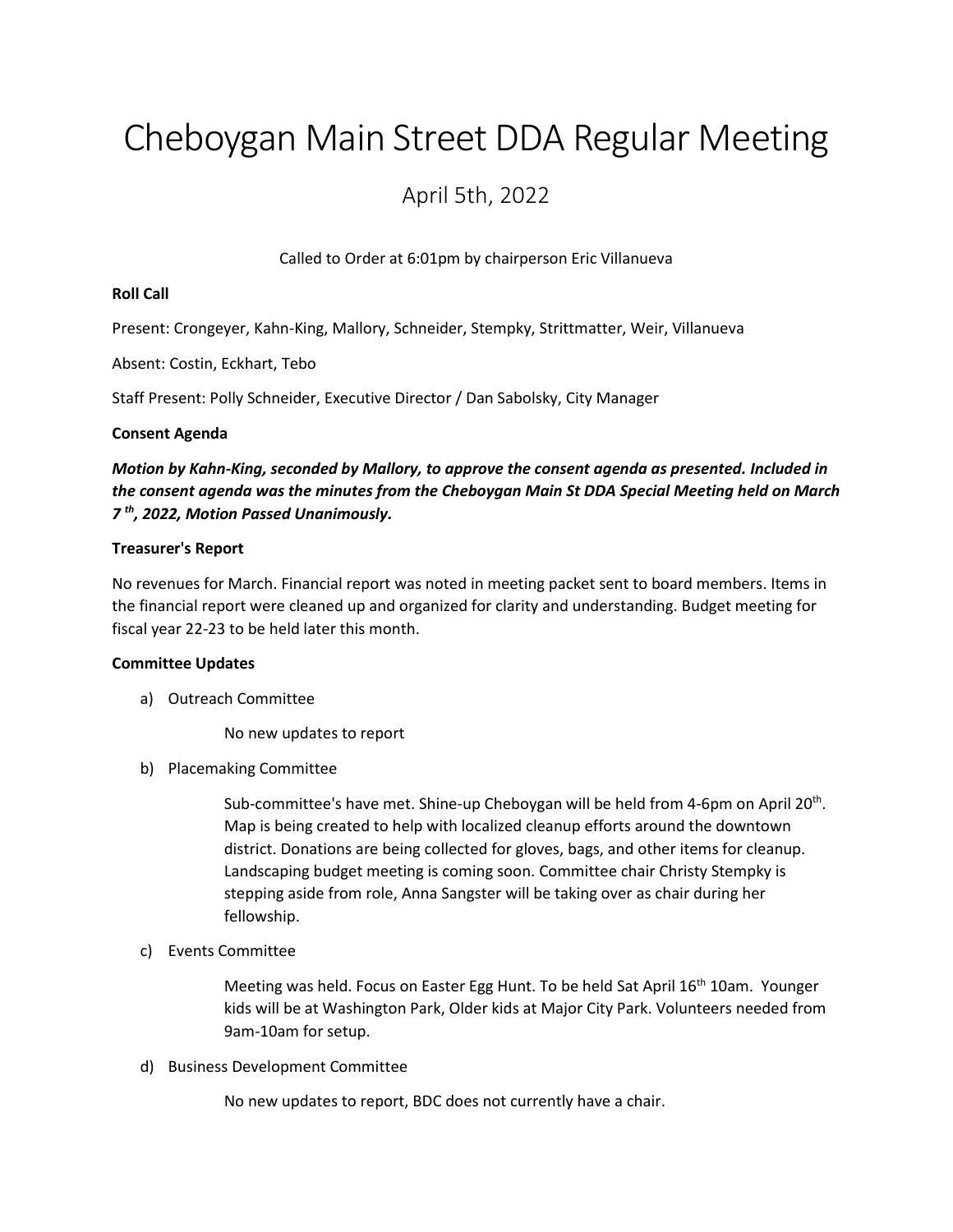# e) TIF Renewal Committee

TIFF was adopted by city council. Will be published in the Cheboygan Tribune and filed with the state of Michigan.

# **City Manager's Report**

MEDC and NLEA helped to foster the sale of Great Lakes Tissue to new ownership. Building will be repaired and renovated and jobs to be created. \$30-60 Million investment. Ryba Marine will be building a new structure to produce their own steel, a \$1 Million investment, with more to come.

# **New Business**

- a) 220 Water St Discussion/Action (Motion by Weir, Seconded by Mallory to open discussion)
	- a. City Manager provided some details on the costs and revenues generated by building and docks on property. Financing plan was laid out and discussed. Appraisal and Inspection to be completed before sale finalized. A 5-Person board consisting of members of City Council and the DDA will be formed to decide what to do with the property and how best to utilize it for the benefit of the community. Concerns about dockage, Plaunt Ferry Transportation and parking lots were dismissed by City Manager both in person and online. No changes are planned for those existing structures. Income stream from TIF should make financing with bank very easy to achieve. Approximately 60 days to completion of sale.
	- b. **Motion for DDA to assume City's position of 220 Water St purchase agreement made by Stempky, Seconded by Strittmatter, passed, Mallory abstained from voting**
	- c. Management agreement presented by City Manager to be reviewed by DDA board members and Executive Director
	- d. **Motion by Weir seconded by Stempky to authorize DDA Executive Director, Board President, and an additional board member to enter negotiation to develop management agreement for the property at 220 Water St. Passed Unanimously.**
- b) Huron Street Sewer Project (Motion by Mallory, Seconded by Crongeyer to open discussion)
	- a. Repaving and sewer work on Huron St has been completed from Gordon Turner Park to City Hall. Next step is from City Hall to Court St. Public support for the project is being sought. Water line improvements are paramount, as the original line is from year 1894. Motion by Stempky, seconded by Kahn-King for DDA to support city on project. Passed Unanimously.
- c) Match on Main Application Update
	- a. Application has been submitted. Notification on April  $18<sup>th</sup>$  if application has been selected.
- d) SBEI Application Update
	- a. Application has been submitted. Notification sometime in May if application has been accepted.
- e) National Director's Conference
	- a. Executive Director requested additional funding from budget to attend national Main St DDA Director's Conference in Virginia May 18<sup>th</sup>-19<sup>th</sup>, 2022. \$1500 has been budgeted, an additional \$1500 is needed. Board and Director discussed the value of attending the conference for training, motivation, and idea-generation purposes. **Motion by Kahn-**